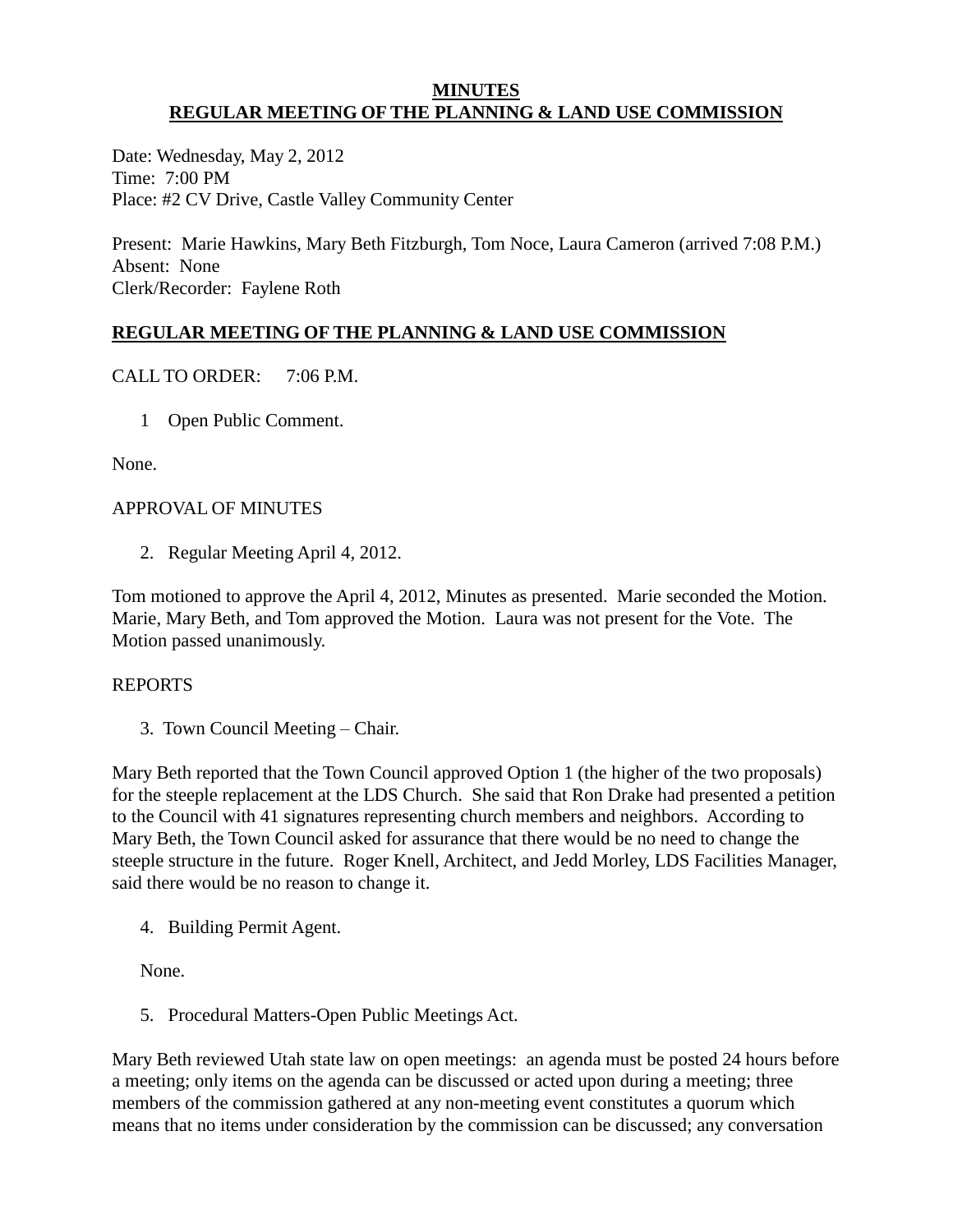between an individual commission member and a citizen about issues and concerns for the commission should be shared with the commission at its next meeting.

Faylene related that she had attended a library conference as an employee of the Grand County Public Library. She participated in a workshop that provided instruction in how to use the U.S. Census Bureau website to gain information about local communities. Faylene will be available during Castle Valley Library hours to assist PLUC Members in utilizing this site.

Mary Beth and Faylene reviewed PLUC policy on maintaining documents in the PLUC binders. Faylene will remove agendas, minutes, and reports after three months. Other documents designated for removal will be inserted loosely in the back of the binders for each Member to determine whether to keep or to discard. Tab 12 contains permanent documents such as resolutions and ordinances pertaining to the PLUC.

### NEW BUSINESS

None.

## OLD BUSINESS

6. Discussion and possible action re: General Plan Review (table).

Marie motioned to untable Item 6 regarding the General Plan Review. Laura seconded the Motion. Laura, Marie, Mary Beth, and Tom approved the Motion. The Motion passed unanimously.

Mary Beth provided a working draft document of the General Plan Survey with changes made at the last meeting highlighted in gray.

Introduction - PLUC Members approved an introductory statement which provides a disclaimer that there is no guarantee that all concerns addressed in the Survey will be achievable by the Town in the next five years.

Statistics – Most of these questions were taken from the 2007 Survey. PLUC Members decided to delete identification of respondent as male or female and to delete the question asking for respondent's age. A request for the age of each individual in the household will follow the request for number of people in the household. Permanent resident was changed to Full-time Resident.

PLUC Members confirmed their decision to include renters in the Survey and to identify them as a category to determine if their points of view differ from full-time, part-time, and nonresident property owners. It was suggested that renters could be notified of the Survey through notices on the bulletin boards and in Castle Valley Comments. Renters can pick up the Survey at the Town Office.

The "Other" option in the last question will be deleted and a final question will be added to ask nonresident property owners if they currently rent their houses.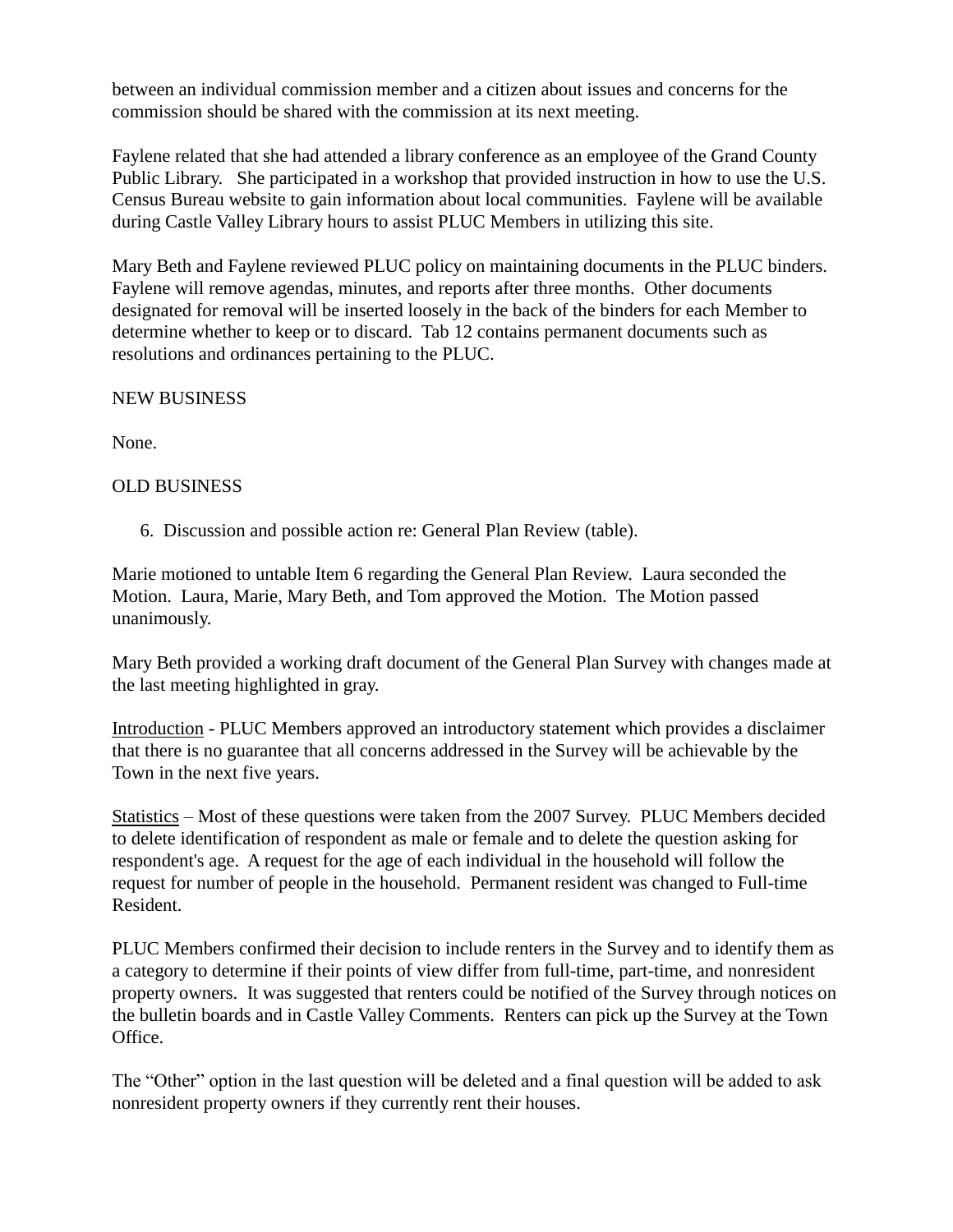Section  $A$  – Water & Septic – A discussion revealed that the term "safe" used in Question 3 was ambiguous. PLUC Members decided to delete the question and to ask, instead, why property owners treat their water. Question 6, which asks why property owners chose not to drill a well, will have "Cost" added as one of the options.

PLUC Members approved the statement that identifies septic systems as "one of the biggest potential threats to our aquifer..." as well as the addition of "never" and "don't know" as responses to some of the questions.

Discussion of the third question on septic systems focused on whether a reliable statement could be made by a property owner that their septic system was properly functioning. It was generally agreed that a professional, such as the septic tank pumping company, would need to determine proper functioning. Not everyone agreed that the pumping company could determine proper functioning or that they would want to accept the liability for doing so. Most members thought that it was important to determine what property owners and residents thought about this issue. It was suggested that local realtors be consulted about disclosure protocols on plumbing, wiring, etc., that are currently used when property sells.

PLUC Members decided to delete the question regarding monitoring holes at the end of septic drain fields after hearing the results of Laura's communication with David Snyder, Septic Inspector for Utah Division of Environmental Quality. Snyder responded that drain field inspections were not necessary in small residential gravity-fed septic systems. He said there was a danger that monitoring holes could allow seepage upwards through the drain field. The best advice, according to Snyder, for maintaining small gravity-fed septic systems is to use no additives, minimize solids, inspect every three years, and pump only when necessary. Laura will forward a copy of his response to PLUC Members and to Mayor Erley.

The last question regarding support for a municipal well will be revised, to include a phrase indicating that it be for all residents not just those without potable water.

Section  $B - R$ oads & Drainage – Primary discussion focused on asking about a willingness to spend more Town money on the dust concern question. However, it was decided to leave this section as is.

Section  $C$  – Agriculture & Livestock – No additional changes were made.

Section D – Other Health and Safety – PLUC Members felt that is was important to leave the question, "Do you favor the Town continuing to spend money and sponsoring events on invasive noxious weed education and removal?", here where they might receive more attention, rather than move it to "Let Your Voice Be Heard," because of the health concerns involved.

Section  $E -$ Quality of Life – No additional changes were made.

Section F – Economy – the words "to live" were deleted in the last question.

Section G – Ordinance & Enforcement – PLUC Members approved the inclusion of a description of the enforcement policy in this section.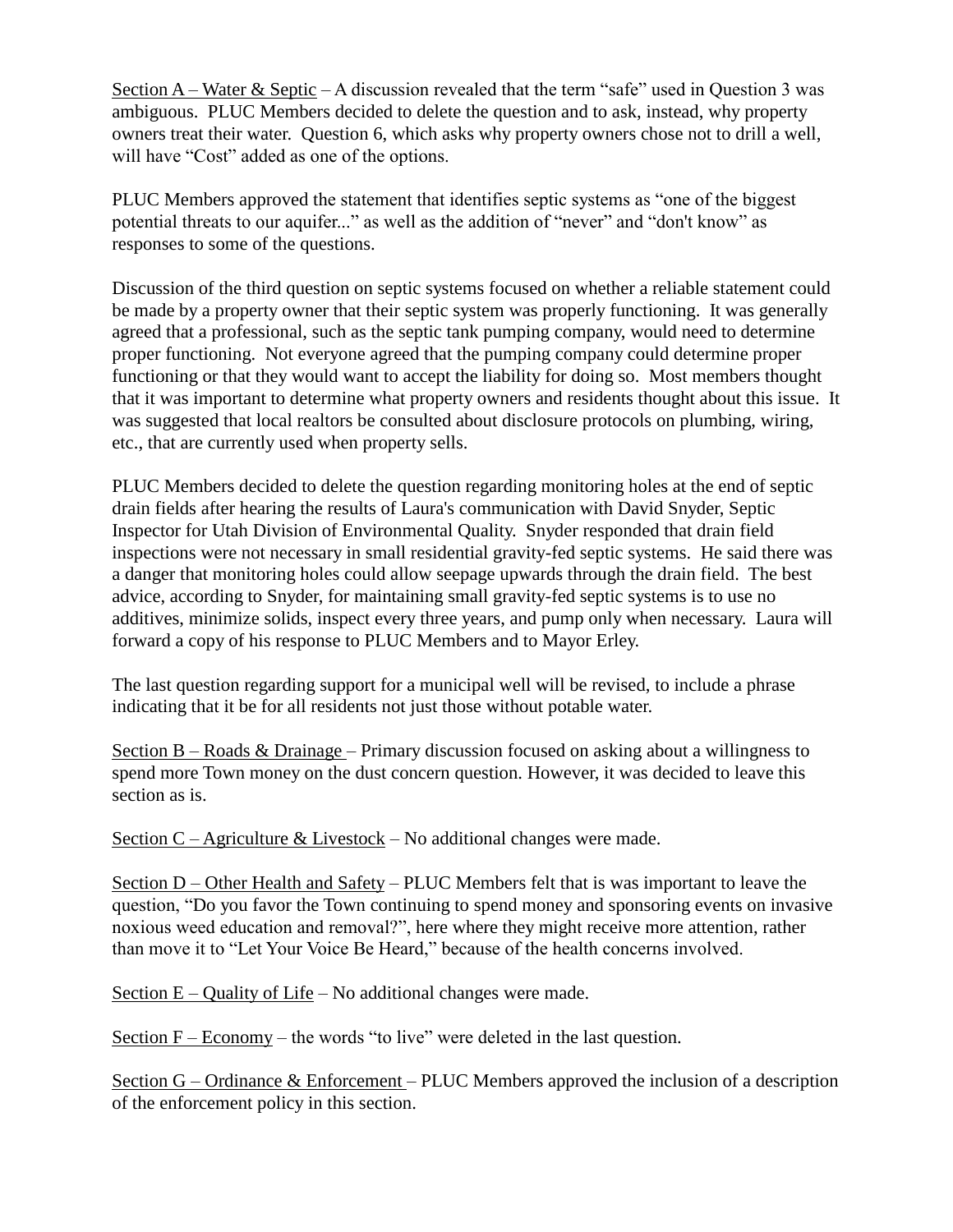Section H – Community Life – Discussion focused on what options were available to Towns that wanted to opt out of the use of SmartMeters. It was decided to survey the community to determine if there was concern about this issue before researching options available.

Section J – Housing and Zoning – PLUC Members discussed the lack of commitment from the hospital, at this point, to consider a part-time health clinic in Castle Valley, as well as whether senior housing was a realistic concept for Castle Valley. However, no additional changes were made to the questions in this section.

Section K – Government – After discussion, it was decided to delete the question asking for suggestions to improve the Town's Enforcement policy. No other changes, other than rephrasing for consistency, were made.

Section L – Let Your Voice Be Heard – PLUC Members decided to include "noxious weed removal" from the list and to change "dust control on roads" to "dust control," which would include the problem of dust on lots.

It was also agreed to delete the Column 5 option—to have the Town spend less money on an issue. It was noted that respondents can answer 'No" in column 4 to express this opinion. Members felt that the Town was already fiscally responsible with its small budget, and did not feel it was necessary to emphasize a negative response. The table will also be revised to indicate where the "Not Applicable" responses apply.

The last two questions will be reworded to make them more specific.

Mary Beth reviewed the Capital Improvement Projects list and suggested that the phrase "a small amount of" should be deleted in the instruction line. PLUC Members agreed to add dust control to the list of potential projects and a municipal well and pump on Council Member Hill's recommendation, to indicate that it would cost the Town money to do this.

The final five questions were used in the 2007 Survey and will be retained in this Survey.

Mary Beth will present a Final Draft of the General Plan Survey for the next PLUC Meeting. She asked for input regarding additional changes before the next Meeting.

Mary Beth reported that she had talked with Christy Williams who offered to lead a focus group in a meditation-visioning process. The purpose of this meeting will be to produce a set of broad and long range goals that embody our communities most fundamental and cherished values. These goals will then be presented to the PLUC for consideration as part of the General Plan review process. It is intended to foster participation from the wider community in a way that is visionary, creative, and "right brained". It was agreed to schedule this at a separate time from the PLUC Meeting in June and it will be open to the public.

Mary Beth proposed reviewing the final draft of the General Plan Survey at the June PLUC Meeting and then sending it to a consultant for review. It is hoped that the Survey will be ready to send to property owners and residents in July or August.